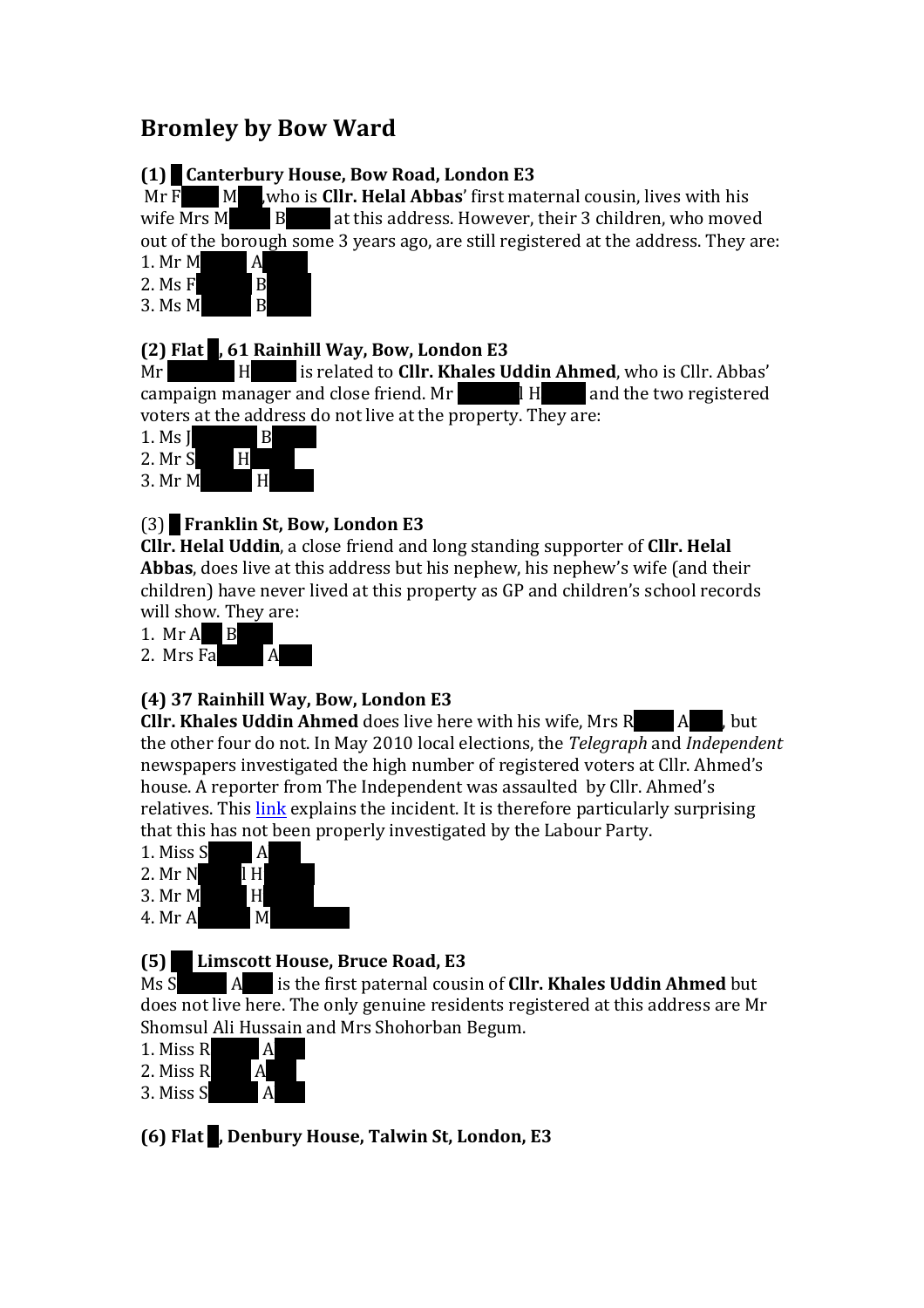Mr A**bdul Hashim, the father-in-law of Cllr. Helal Uddin**, close friend of Cllr Helal Abbas, does live here with his wife Mrs  $S$  Nessa, but the other alleged residents do not. They are:



### **(7) 38 Biscott House, Devas House, London E3**

Former **Cllr. Mr Abdul Sardar**, a strong supporter of **Cllr Helal Abbas**, does live here with his wife, Mrs M  $\overline{\phantom{a}}$  S  $\overline{\phantom{a}}$ , but the other two no longer do. They are: 1. Miss  $S_S$   $S$ 2. Miss  $M_S$ 

## **(8) Knapp Road, London E3**

Mr A A had, the brother-in-law of **Cllr Khales Uddin Ahmed**, lives here with his wife Mrs A<sub>B</sub> But the other two alleged residents do not. 1. Ms Dilara Begum 2. Miss  $R$  B

# **(9) Fairfoot Road, London E3**

Mr
M<sub>M</sub>
M<sub>aclose</sub> relative of **Cllr. Khales Uddin Ahmed**, appears with three other names on the party membership list. Mr Azirul Islam and his wife Mrs  $R$  B live at this address but the other two do not. They are:  $1.$  Md. A M 2. Mrs  $F$  A

# **Spitalfileds & Banglatown Ward**

# **(10) Regal Close, Old Montague Street, London E1**

**Former Cllr. Ghulam Mortuza**, a former colleague and close friend of **Cllr. Helal Abbas**, and three others are registered at this address, but have moved out of the borough and now live in Ilford, Essex. The house has been rented out to tenants and yet they are all listed as members. The four fake members are:

- 1. Mr  $A$  M  $2. MsF$  M  $3. MsH$  M
- 4. Ms R  $M$

# **(11)** Kingward House, Hanbury Street, London E1

Mr S **A**. Cllr. Helal Abbas' paternal uncle, does not live at this property which is rented out to tenants. However, he appears on the membership list: 1. Mr S  $\parallel$  A

# **(12) 6 Heneage Cottages, London E1**

This is the former business address of Mr M<sub>R</sub>, former accountant of of **Cllr. Helal Abbas**, but he has never lived here or anywhere else in the borough.

1. Mr  $M$  R

**(13)** Flat , Greatorex House, Greatorex Street, London E1